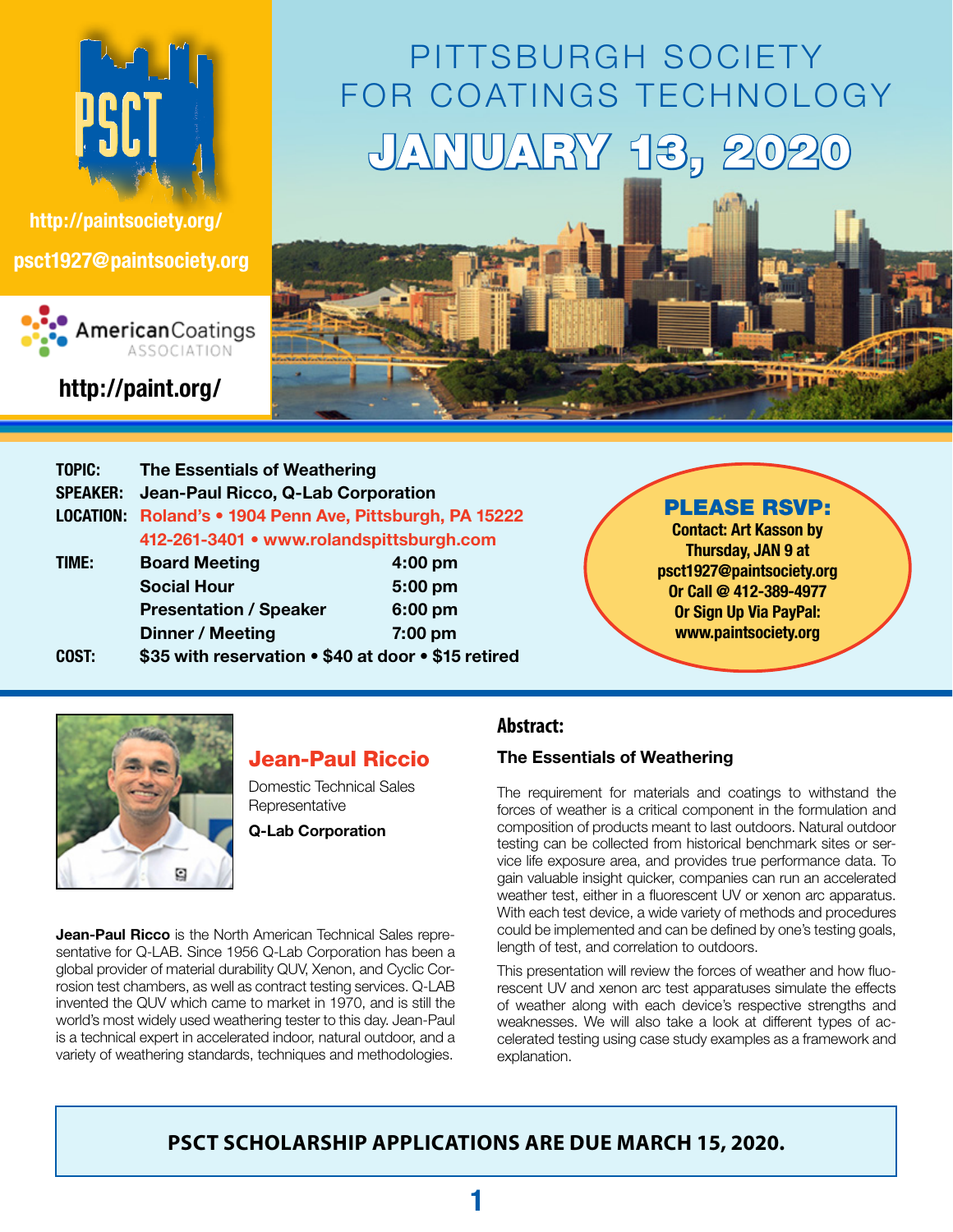# Presidents Message



#### **Dear PSCT Members,**

I would like to thank David Loveday, Gamry Instruments, for taking time out of his schedule to come out and talk to us about EIS and other electrochemical techniques at the November meeting. His review of the fundamentals of EIS data interpretation made this complicated subject more understandable.

We had a great time at our second axe throwing tournament at Lumberjaxes in Millvale on December 9. Congratulations to the winner of the tournament, Dan Chasky, who won a \$25 gift card. If you have ideas for our next social outing in May 2020, please let a member of the board know.

Remind your high school seniors and college students that it's time to apply for the PSCT scholarship. The application, which is in this newsletter, is due by March 15. Thank you to the Scholarship Committee Chair, Karen Hollertz, and the members of the Scholarship Committee for donating their time to this important task!

Finally, please come and join us at Roland's Seafood Grill in the Strip District on Monday, January 13. We will be meeting in the back room on the first floor. This month's speaker is Jean-Paul Ricco of Q-Lab Corporation, and he will be talking about UV and xenon arc accelerated weathering testing.

#### **Cheryl Roberts, PSCT President 2019-2020**

### 2020 Meeting Dates

**February 10** Joseph Ambrosi, Ashland – TBD

**March 9** Shanti Swarup, PPG Industries

*Recent Advancements in Polymer Synthesis and Applications in Coatings* 

**April 20** Mike Toth, BKY USA

*An overview and understanding of market trends, technologies and how proper additive selection can help achieve high quality wood coatings* 

**May Social Event: Something Fun and Different!** 

# Call for Speakers

We are looking for speakers for the 2020-2021 year. If you are interested in presenting please contact Cheryl Roberts at croberts11@gmail.com.

### Paint Pot

There was no winner in the November meeting! Sorry, Mark Zoller, you should have been there. Since there was no Paint Pot in December, the January paint pot will be \$50. In order to be eligible to win, you must be an active member and must be present at the meeting when drawn. If the drawn member is not present, the pot will roll over to the next month.

### Membership Drive

#### **Dues are Now Past Due**

It is time to renew your dues for the 2019 – 2020 membership year (July 1 – June 30) for the Pittsburgh Society for Coatings Technology. Our objective of promoting the welfare and education of the members through exchange of emerging technologies has not changed. Also, promoting educational scholarship to undergraduate students remains a prime objective of the PSCT. We encourage you to check out our website (http:// paintsociety.org). The website not only relays information about the Society and upcoming events, but also offers members an easy way to renew their membership (There is a \$5 convenience charge added to PayPal payments).

# Hiram Ball Scholarship

PSCT Scholarship Applications are due March 15, 2020. No extensions. The PSCT Scholarship assists college students in their pursuit of a college degree. The scholarship is open to children of PSCT members. There is a special STEM Grant offered to college bound junior and senior level students. This grant is open to students pursuing a degree in one of the STEM curriculums.

Details and application are found in this Newsletter or on-line at: www.paintsociety.org. Do not miss the deadline. Read the requirements carefully.

# Constitution & Bylaws

Review of the PSCT Constitution and Bylaws is required every 5 years. The last revision was issued in April 2020, so it is now time for this document to be reviewed. If you would like to chair or serve on this committee, please let a board member know.

# PSCT SOCIAL EVENTS

If you would like to help with the December or May 2020 social events, please let a board member know.

### **WEBSITE**

Please visit http://www.paintsociety.org and view the website, including the current newsletter, President's message, upcoming events and more. Don't forget you can RSVP and pay for the upcoming dinner meeting and events from the home page of the website. You can also renew your membership directly online.

### Advertisement Reminder

We would like to thank all of the suppliers who have advertised with us in the past and hope we can count on your continued support. If companies want their advertisement displayed in the PSCT monthly newsletter, please contact Art Kasson at psct1927@paintsociety.org.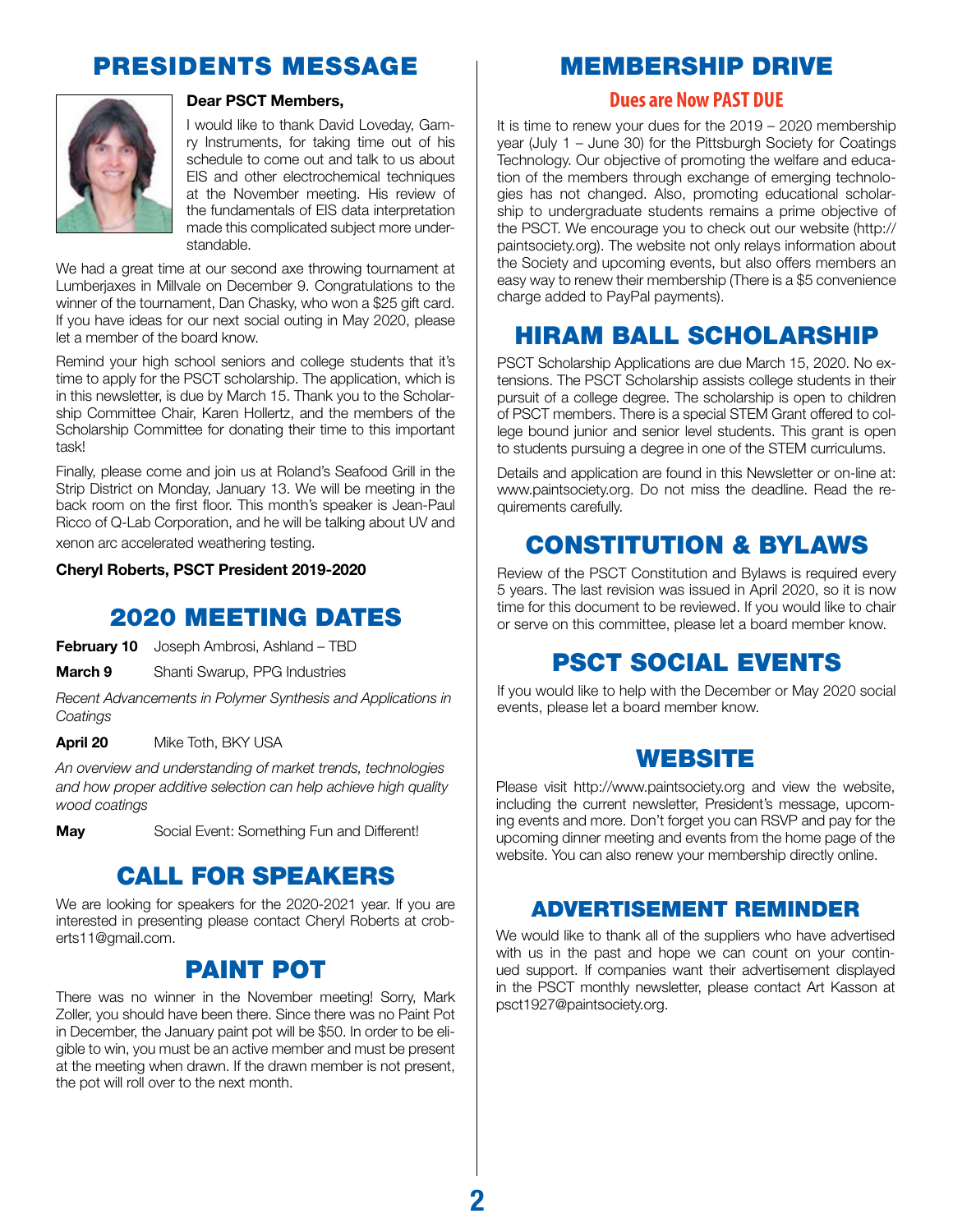

### Upcoming 2019 aca webinars *MEMBERS ONLY*

#### **FIFRA Overview**

 **January 15, 2020 @ 1:00 pm - 2:00 pm**

**"Made in USA" Labeling January 29, 2020 @ 1:00 pm - 2:00 pm**

**Europe's Classification of Titanium Dioxide**

 **February 4, 2020 @ 1:00 pm - 2:00 pm**

**Canada and Europe's Biocide Restrictions February 20, 2020 @ 1:00 pm - 2:00 pm**

# Other Upcoming events & Symposiums

### 47th Annual Waterborne Symposium

 **February 16, 2020 - February 21, 2020**

# Smart Coatings 2020

 **February 26, 2020 - February 28, 2020**



**3**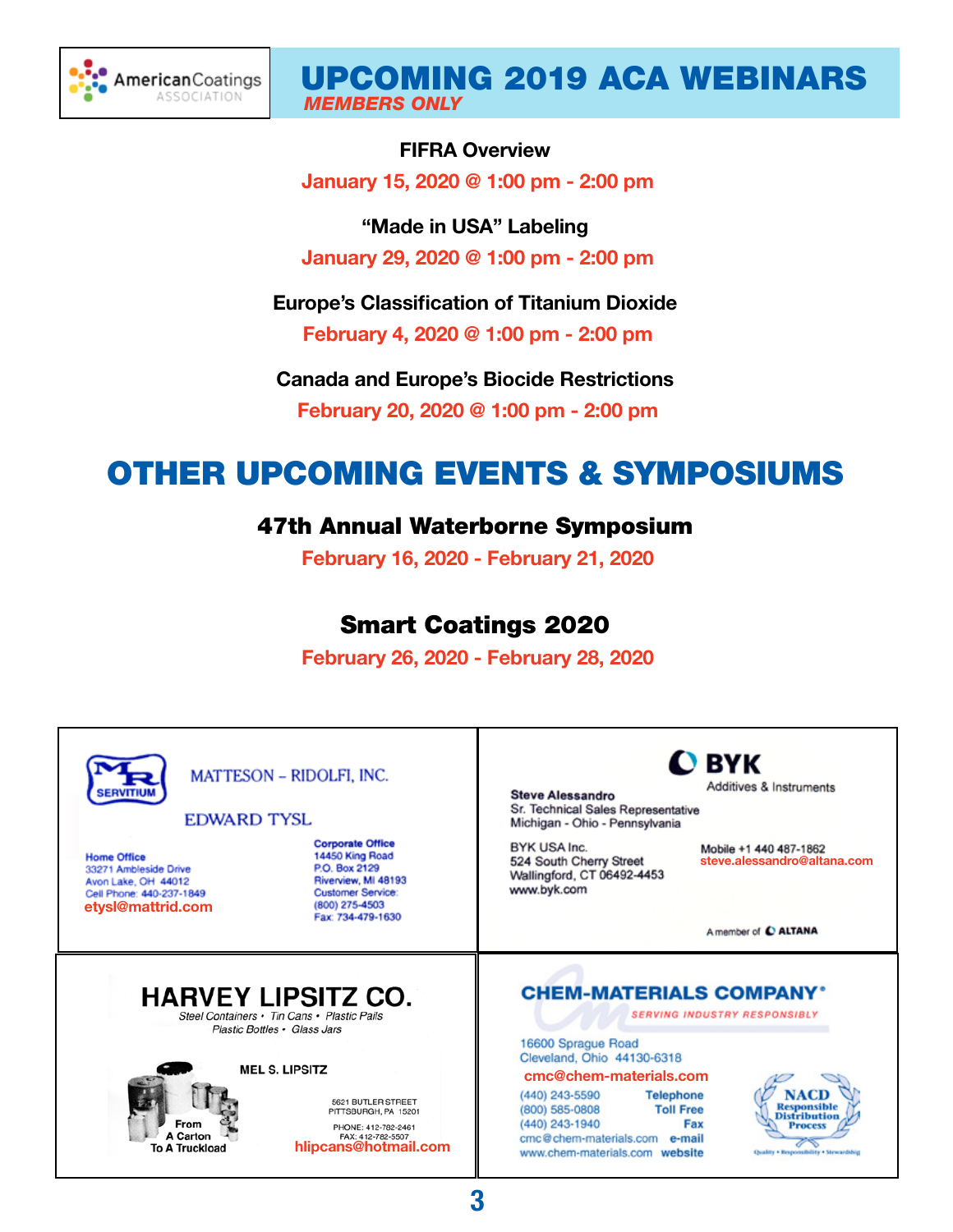# PSCT Membership Application and Dues Renewal Form for 2019 - 2020

| <b>1. MAILING ADDRESS:</b>                                                                                                                                                                                                                                                                                                                                                                                                                                                             |                                                                                                                                                              | <b>2. CONTACT INFORMATION:</b>                                                                                                                                                                                                                                                                                                                                                                                                       |  |  |  |  |
|----------------------------------------------------------------------------------------------------------------------------------------------------------------------------------------------------------------------------------------------------------------------------------------------------------------------------------------------------------------------------------------------------------------------------------------------------------------------------------------|--------------------------------------------------------------------------------------------------------------------------------------------------------------|--------------------------------------------------------------------------------------------------------------------------------------------------------------------------------------------------------------------------------------------------------------------------------------------------------------------------------------------------------------------------------------------------------------------------------------|--|--|--|--|
|                                                                                                                                                                                                                                                                                                                                                                                                                                                                                        |                                                                                                                                                              |                                                                                                                                                                                                                                                                                                                                                                                                                                      |  |  |  |  |
|                                                                                                                                                                                                                                                                                                                                                                                                                                                                                        |                                                                                                                                                              |                                                                                                                                                                                                                                                                                                                                                                                                                                      |  |  |  |  |
|                                                                                                                                                                                                                                                                                                                                                                                                                                                                                        |                                                                                                                                                              |                                                                                                                                                                                                                                                                                                                                                                                                                                      |  |  |  |  |
|                                                                                                                                                                                                                                                                                                                                                                                                                                                                                        | <u> 1989 - Johann Barn, fransk politik (f. 1989)</u>                                                                                                         |                                                                                                                                                                                                                                                                                                                                                                                                                                      |  |  |  |  |
|                                                                                                                                                                                                                                                                                                                                                                                                                                                                                        |                                                                                                                                                              |                                                                                                                                                                                                                                                                                                                                                                                                                                      |  |  |  |  |
| State/Prov: _______________________Postal Code: ________________________________                                                                                                                                                                                                                                                                                                                                                                                                       |                                                                                                                                                              |                                                                                                                                                                                                                                                                                                                                                                                                                                      |  |  |  |  |
| 3. PSCT MEMBERSHIP DUES:                                                                                                                                                                                                                                                                                                                                                                                                                                                               | Primary Full Society Membership \$40                                                                                                                         |                                                                                                                                                                                                                                                                                                                                                                                                                                      |  |  |  |  |
|                                                                                                                                                                                                                                                                                                                                                                                                                                                                                        | □ Secondary Full Society Membership \$40 - Please indicate primary society membership:                                                                       |                                                                                                                                                                                                                                                                                                                                                                                                                                      |  |  |  |  |
|                                                                                                                                                                                                                                                                                                                                                                                                                                                                                        | □ Student / Educator \$10 □ Retired Members \$10                                                                                                             |                                                                                                                                                                                                                                                                                                                                                                                                                                      |  |  |  |  |
| 5. PAYMENT INFORMATION:                                                                                                                                                                                                                                                                                                                                                                                                                                                                | $\Box$ Check payable to PSCT                                                                                                                                 |                                                                                                                                                                                                                                                                                                                                                                                                                                      |  |  |  |  |
| 6. SIGNATURE AND DATE: (Required)                                                                                                                                                                                                                                                                                                                                                                                                                                                      |                                                                                                                                                              |                                                                                                                                                                                                                                                                                                                                                                                                                                      |  |  |  |  |
|                                                                                                                                                                                                                                                                                                                                                                                                                                                                                        |                                                                                                                                                              |                                                                                                                                                                                                                                                                                                                                                                                                                                      |  |  |  |  |
|                                                                                                                                                                                                                                                                                                                                                                                                                                                                                        |                                                                                                                                                              | Date: the contract of the contract of the contract of the contract of the contract of the contract of the contract of the contract of the contract of the contract of the contract of the contract of the contract of the cont                                                                                                                                                                                                       |  |  |  |  |
| 7. RETURN APPLICATION AND CHECK TO:<br><b>OFFICIAL USE ONLY:</b>                                                                                                                                                                                                                                                                                                                                                                                                                       | Art Kasson, Kruss USA                                                                                                                                        | 180 Bradford Road, Bradfordwoods, PA 15015<br>412-389-4977 / akasson@krussusa.com                                                                                                                                                                                                                                                                                                                                                    |  |  |  |  |
|                                                                                                                                                                                                                                                                                                                                                                                                                                                                                        |                                                                                                                                                              | Date $\frac{1}{2}$                                                                                                                                                                                                                                                                                                                                                                                                                   |  |  |  |  |
|                                                                                                                                                                                                                                                                                                                                                                                                                                                                                        |                                                                                                                                                              |                                                                                                                                                                                                                                                                                                                                                                                                                                      |  |  |  |  |
| D BYK<br><b>Additives &amp; Instruments</b><br><b>Carol Traister</b><br><b>DISTRIBUTION SUPPORT REPRESENTATIVE</b><br>BYK USA Inc.<br>524 South Cherry Street . Wallingford, CT 06492<br>812-946-1111<br>www.byk.com                                                                                                                                                                                                                                                                   |                                                                                                                                                              | Documentation Verification Assession<br>mant 1995<br>File T7WC2078<br><b>Serving American Industry since 1951</b><br><b>Representing the World's Best</b><br>Your one-stop solution supplier for pigments,<br>functional minerals, specialty additives, resins and more.<br>Toll Free 800 228-7347<br>16485 Rockside Road<br>Fax 216 663-8007<br>Cleveland, Ohio 44137-4336<br>Jason Ciesielski / Jim Benduhn<br>www.dar-techinc.com |  |  |  |  |
| <b>AMMONIA FOR INDUSTRY</b><br>1 qt., 4-1 gal, 5 gal, 15 gal,<br>50 gal, totes 200-300 gal.<br>Any concentration available<br>as well as private labeling.<br>We are a leading manufacturer of<br>reagent grade ammonia solutions<br>with over 50 years' experience.<br>Our modern facilities, extensive<br>research and development, and<br>emphasis on quality, service,<br>reliability, and integrity assure<br>you, our customer, of complete<br>satisfaction in all our products. | Please give us the<br>opportunity to become<br>your ammonia supplier.<br>Thank you,<br>Paul A Cuccinello CEO<br>paul@wdserviceco.com<br>W.D. Service Company | PALMERHOLLAN<br>DEPENDABLY INDEPENDENT<br><b>Mark Zoller</b><br><b>ACCOUNT MANAGER</b><br>C412.400.2981<br>mzoller@palmerholland.com                                                                                                                                                                                                                                                                                                 |  |  |  |  |
|                                                                                                                                                                                                                                                                                                                                                                                                                                                                                        | 780 Creek Road<br>PO Box 147<br>Bellmawr, NJ 08099<br>800-366-9326<br>www.wdserviceco.com                                                                    | <b>Headquarters</b><br>25000 Country Club Boulevard, Suite 444<br>North Olmsted, OH 44070-5331<br>orders@palmerholland.com   800.635.4822   palmerholland.com                                                                                                                                                                                                                                                                        |  |  |  |  |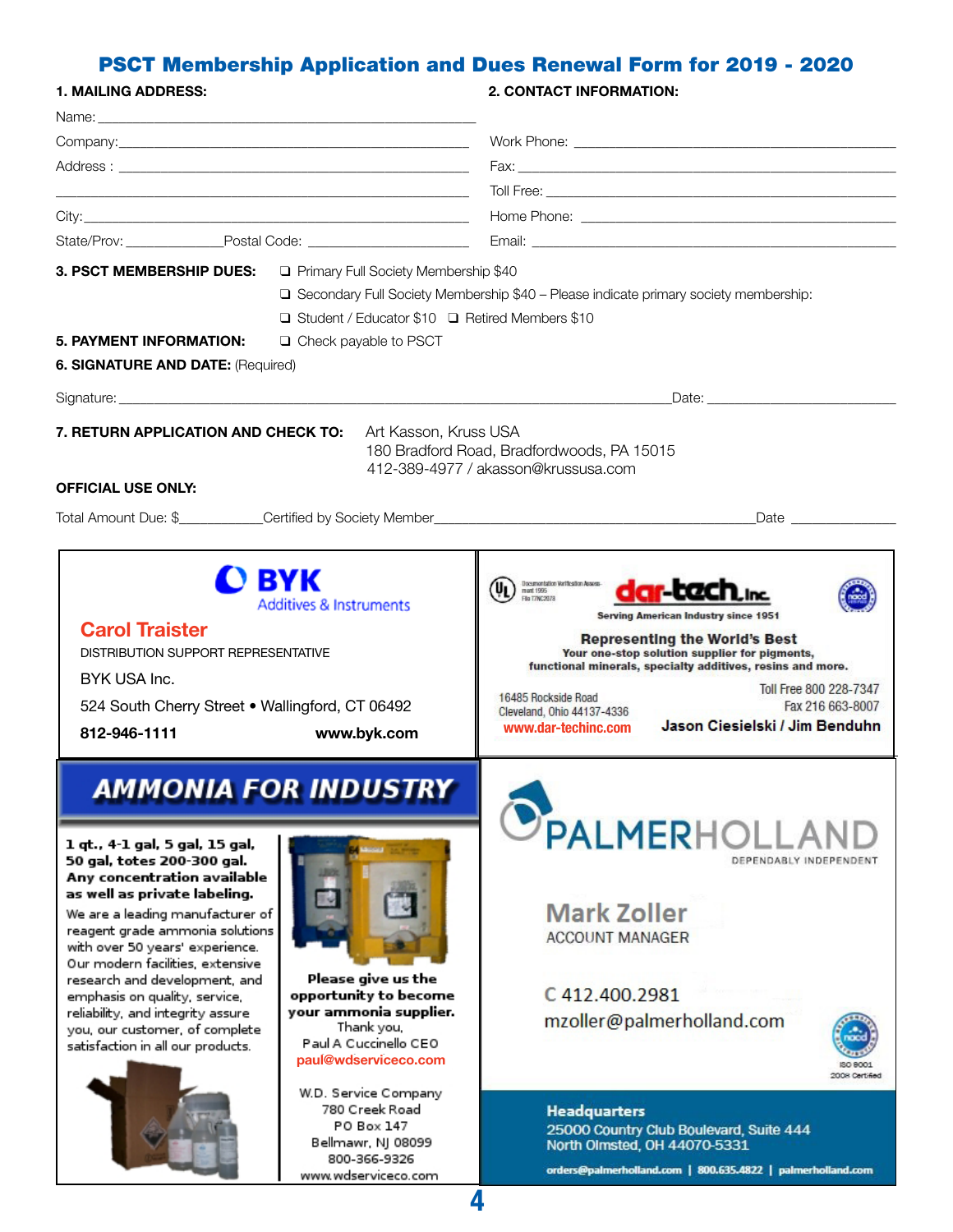#### **PSCT Officers and Board of Directors 2019-2020**

**President: Cheryl Roberts The Sherwin-Williams Company 2001 Tracy Street; Pittsburgh, PA 15233 412-732-3051; cheryl.l.roberts@sherwin.com**

**Vice-President: Chris Chaousy Coal Fillers, Inc. 147 Willoughby Run Road Rochester, PA 15074 304-993-1541; cchaousy@coalfillers.com** 

**Secretary: Julia Baur KTA-Tator, Inc. 115 Technology Drive Pittsburgh, PA 15275 412-788-1300 ext. 185; JBaur@kta.com**

**Treasurer: Art Kasson Kruss USA 180 Bradford Road; Bradfordwoods, PA 15015 412-389-4977; akasson@krussusa.com**

**Director at Large: Barb Anderson Troy Corporation 8 Vreeland Road; Florham Park, NJ 07932 724-468-3125; andersonb@troycorp.com**

**Past President: Chris Gehly Matthews International 6515 Penn Ave., Pittsburgh, PA 15206 412-365-2345; cgehly@matw.com**

**Representative to ACA Society Liaison Committee: Mark DePasquale Matthews International 6515 Penn Ave., Pittsburgh, PA 15206 412-365-2347; mdepasquale@matw.com**

#### **Committees:**

**Scholarship Committee: Karen Hollertz PPG industries; 400 Guys Run Road, Cheswick, PA 15024 412-517-3637; hollertz@ppg.com**

**Membership: Jeff Scherm Lanxess Corporation 8 Morgan Road; Burgettstown, PA 15021 412-809-1038; Jeffrey.scherm@lanxess.com**

**Golf / Fund Raising: Art Kasson Kruss USA 180 Bradford Road; Bradfordwoods, PA 15015 412-389-4977; akasson@krussusa.com** 

**Communication Committee: Jim Wasik 70 Woodland Farms Rd, Pittsburgh PA 15238 412-967-9541; jawasik@verizon.net**

### **Our champion for industrial coatings**

**KRONOS 2360 - the quality TiO<sub>2</sub> pigment for high-performance industrial coatings**

KRONOS 2360 is designed for the most demanding industrial coatings, featuring maximum weather resistance, excellent yield and good dispersibility with an exceptional bluish tone in white coatings.

**www.kronos2360.com**

**KRONOS Worldwide, Inc.**

**kronos.marketing@kronosww.com**

**5430 LBJ Freeway, Suite 1700 • Dallas, TX, 75240 Phone: (972) 233-1700 • Fax: (972) 448-1445**





**IMCD US** 14725 Detroit Ave., Ste. 300 Lakewood, OH 44107

Local (216) 228,8900 Toll Free (800) 729.8900 x222 Fax (216) 228.9916 www.imcdus.com

#### **[lindaw@wolfcontainer.com](mailto:lindaw@wolfcontainer.com)**

**[Wes.Carroll@imcdus.com](mailto:Wes.Carroll@imcdus.com)**

Technical Sales Representative

Wesley Carroll



**LINDA LEE WOLF** President/Owner

2591 Wexford Bayne Road Suite 303 Sewickley, PA 15143 Mobile: 412.670.1679 Phone: 724.940.2222 Fax: 724.940.2236 lindaw@wolfcontainer.com wolfcontainer.com

### **5**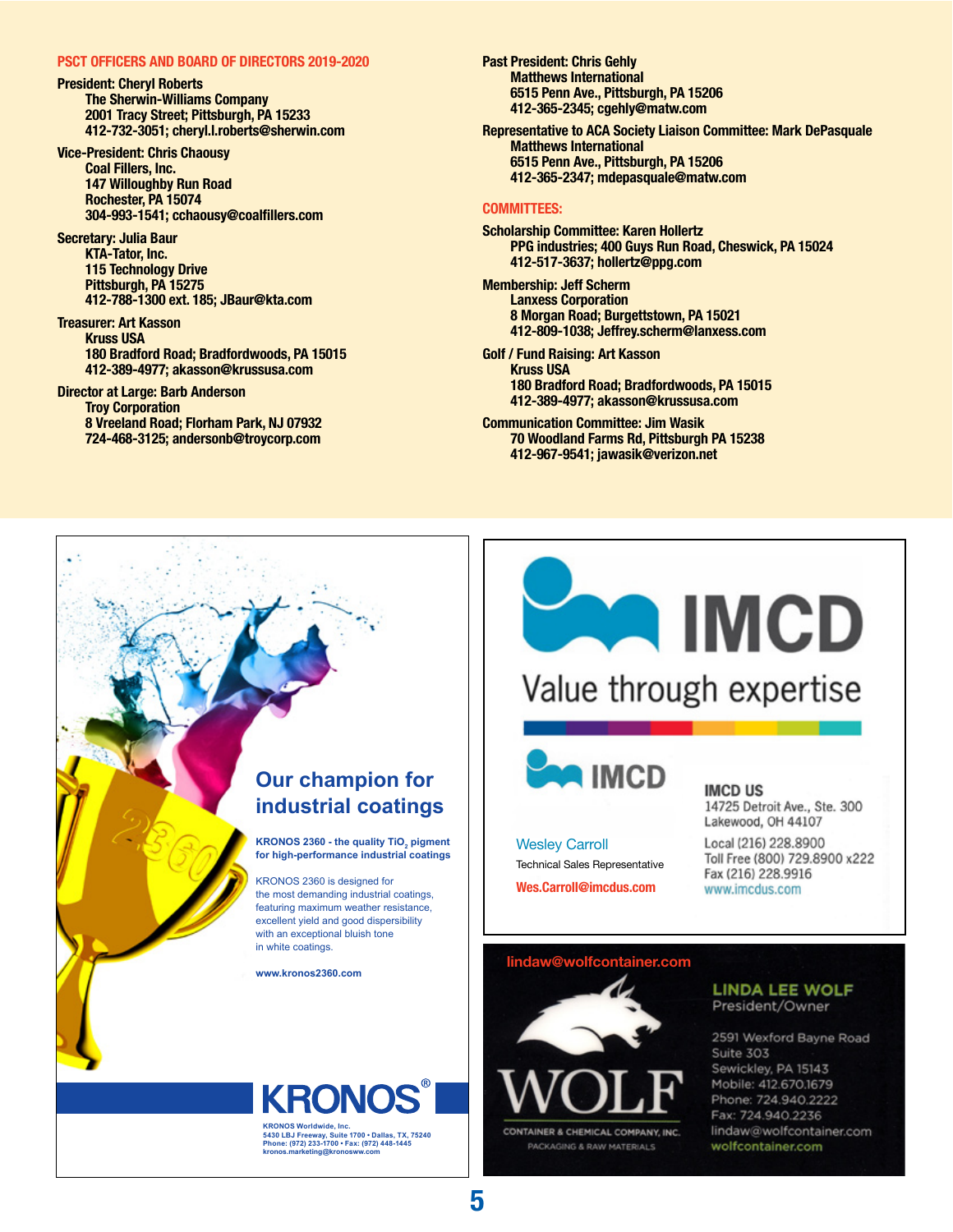

**Pittsburgh Society for Coatings Technology Hiram P. Ball Memorial Scholarship** 

**PSCT Science, Technology, Engineering Mathematics Grant Application – 2020 - 2021**

#### **Application Deadline: March 15, 2020**

**All Applicants must attach a full and detailed copy of transcript (School website transcript is acceptable). PSCT Scholarship Committee has full discretion to reject an incomplete application.**

Applications are to be submitted electronically by e-mail to: psct1927@paintsociety.org. An endorsement e-mail by the Sponsoring PSCT Member(s) must be submitted to psct1927@paintsociety.org.

The subject of the application and endorsement must be: PSCT SCHOLARSHIP APPLICATION. The student is advised to submit a COMPLETE application including home address. Submission deadline remains March 15, 2020.

| OFFICIAL CLASS STATUS AS OF DECEMBER 31, 2019:                                                                                                                                   |  |                                             |             |        |                                                                                                                                                                                                                                |
|----------------------------------------------------------------------------------------------------------------------------------------------------------------------------------|--|---------------------------------------------|-------------|--------|--------------------------------------------------------------------------------------------------------------------------------------------------------------------------------------------------------------------------------|
| □ Graduating High School Senior College: □                                                                                                                                       |  | Freshman                                    | □ Sophomore | $\Box$ | Junior                                                                                                                                                                                                                         |
|                                                                                                                                                                                  |  |                                             |             |        | Cumulative Grade Point Average:                                                                                                                                                                                                |
| □ Science, Technology, Engineering, or Mathematics Grant Applicant                                                                                                               |  | Major Study GPA (last 12 months): _________ |             |        |                                                                                                                                                                                                                                |
| FIRST-TIME APPLICANTS: Please submit 2 character references from teachers, clergy, employers, professionals, etc., who are<br>familiar with the student's goals and aspirations. |  |                                             |             |        |                                                                                                                                                                                                                                |
|                                                                                                                                                                                  |  |                                             |             |        |                                                                                                                                                                                                                                |
| <b>STUDENT SIGNATURE</b>                                                                                                                                                         |  |                                             |             |        |                                                                                                                                                                                                                                |
| PSCT SPONSORING MEMBER SIGNATURE                                                                                                                                                 |  |                                             |             |        | Date: the contract of the contract of the contract of the contract of the contract of the contract of the contract of the contract of the contract of the contract of the contract of the contract of the contract of the cont |

#### **PSCT Scholarship Committee has full discretion to reject an incomplete application.**